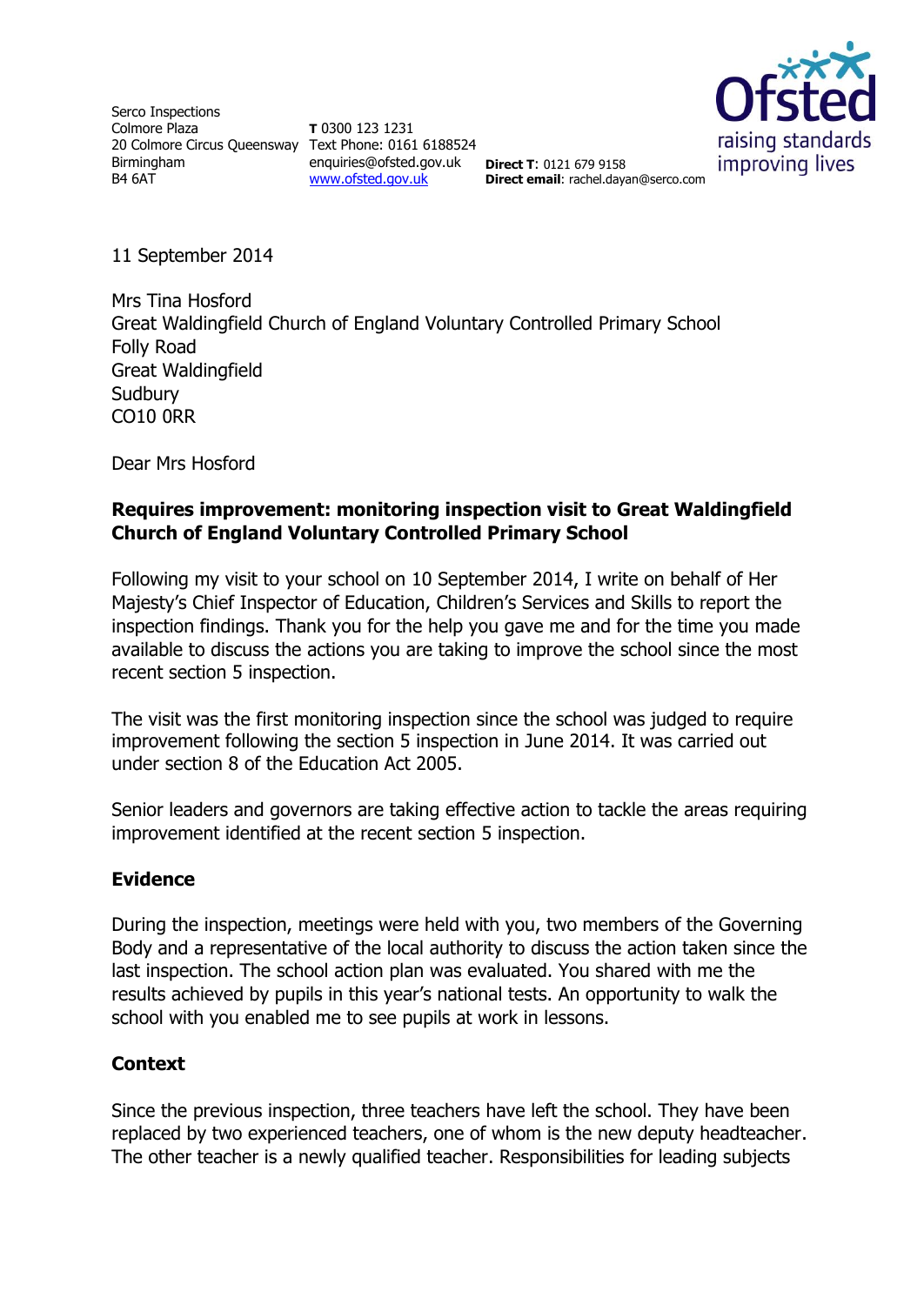

including English, mathematics and science have been allocated and time apportioned to staff to help them manage this work.

# **Main findings**

You have acted decisively to tackle weak teaching and made new appointments to strengthen provision. You are providing these staff with the support and challenge they need to establish themselves quickly and to contribute to improving the school. A programme of training for all staff is underway.

You show a clear understanding of the actions needed to address the areas for improvement identified in the last inspection. You have put in place a detailed action plan to secure improvements and enable the school to become at least good. These plans include clear targets and timescales to help senior leaders and governors gauge the impact of their work and monitor the rate of improvements made over time. You and your governors feel that there are no major barriers in place that limit the school's capacity to improve quickly.

Results in this year's national tests show that most pupils either met or exceeded expectations. In Key Stage 1, almost all pupils in Year 1 passed the phonics test. All pupils in Year 2 attained the expected levels in reading and mathematics, and most did so in writing. The school has adapted quickly to teaching Year 5 and 6 pupils following the recent reorganisation of schools by the local authority. The large majority of pupils in Year 6 attained the expected levels in reading, writing and mathematics. However, senior leaders acknowledge that more needs to be done to ensure that all pupils make rapid progress and a higher proportion of them exceed national expectations.

Governors have attended recent training and show a clearer understanding of their roles in supporting and challenging senior leaders to make the improvements needed. An external review of governance led by the local authority is planned for later this term. Safeguarding arrangements remain secure.

Ofsted may carry out further visits and, where necessary, provide further support and challenge to the school until its next section 5 inspection.

### **External support**

You are working closely with the local authority to improve the school. You value the regular professional dialogue and in-school support provided by your challenge partner, and the partnerships brokered with local schools. You have maintained your links with a local National Leader of Education to advise and support you in your work.

I am copying this letter to the Chair of the Governing Body, the Diocese of St Edmundsbury and Ipswich and the Director of Children's Services for Suffolk.